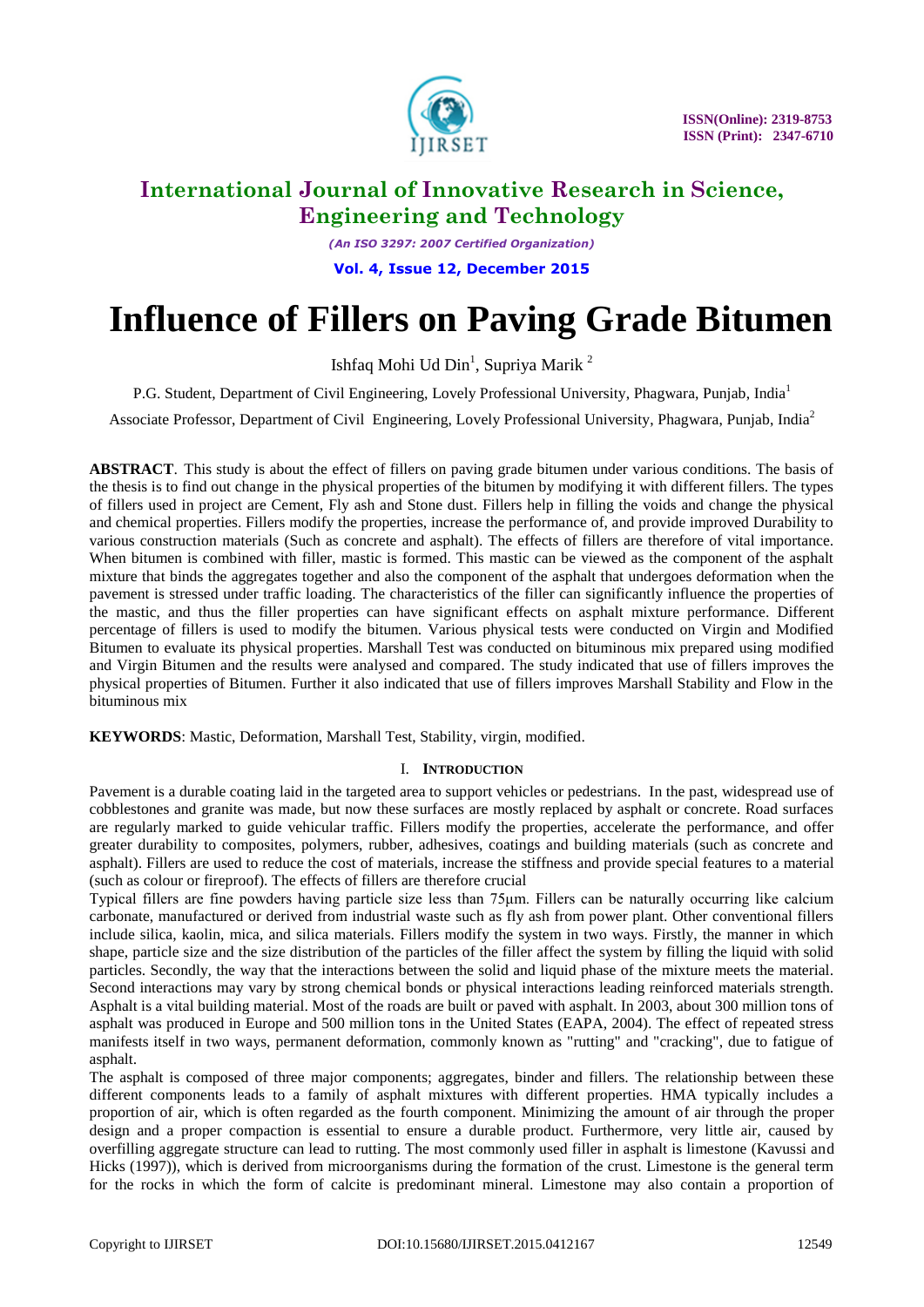

*(An ISO 3297: 2007 Certified Organization)*

### **Vol. 4, Issue 12, December 2015**

magnesium carbonate, silica, clays, iron oxides and organic matter. Basically, gaps/voids are measured in the air and do not take into account the interactions between bitumen and filler. Charge interactions in the different types of bitumen can lead to changes in different ways. The filler may cause variations in the viscosity of the liquid phase as a result of the restructuring, changes or other physical effects.

### II. **RELATED WORK**

**M. Jovanovich, A. Mujkanovic and A. Seper (2011)** in their study devolved samples of bituminous aggregate mixtures having fly ash, cement and lime as a filler with varying percentage of bitumen. After preparing various samples, laboratory investigation was done. The following results were observed:

Fly ash as a filler can be used in asphalt mixtures successfully.

With the addition of filler, optimum bitumen content was observed to be lower in mixtures

For flexible pavements, lower proportion of optimum moisture content is considered better. It leads to fewer voids in sub grade. Thus with the usage of pavement, there will be less settlement.

**Konstantin Sobolev, Ismael Flores and Justin David Bohler (2013**) determined the feasibility of fillers in asphalt

concrete was determined. Two different binders were used. These binders were fully blended with filler materials i.e. fly ash, lime and cement .The study result demonstrated that:

Rheological properties of the asphalt were greatly improved with the addition of these fillers.

Fly ash also appears in improving the aging resistance of mastics

With the addition of fillers, compatibility of mixtures was not affected .

### III. **RESEARCH METHODOLOGY**

This research consists of three stages: characterizing the material, designing mixtures for the three different fillers and suitability of fillers in the bituminous mixtures. In the first step, properties of bitumen, fillers and aggregates were established while in second step, optimum bitumen content for each of these mixtures was determined according to Marshall Mix design method, and in the third level, suitability of different fillers was evaluated.

Conventional bitumen grade VG 30 is used in the present laboratory work. For the preparation of bituminous mixes, aggregate gradation is done according to the MORT&H specifications. Gradation should be within the limits as per MORT&H. The sieves are arranged with one another according to the size. About 2.5 to 3kg of aggregates are then sieved through various sizes. The percent passing through each sieve is observed. When tested, the combined grading of coarse and fine aggregates and for the specific mixture shall be within the limits

**Asphalt binder:** Asphalt used in the study is of penetration grade 60/70, since it is used to a great extent and is good enough to temperature condition. It was purchased from the local distributor. Several tests have been conducted in laboratory to evaluate the physical properties of Asphalt Binder.

**Fillers:** Three different types of fillers were selected in this study. These are stone dust, cement and fly ash. Cement was bought from the local distributor of the ACC plant, Phagwara. Lime and fly ash was brought from various local sources. The filler material is screened by No. 200 sieve. Specific Gravity of the stone dust, lime and fly ash was calculated and noted down.

**Aggregates:** In combination to the binder, and mineral fillers used in Marshall Technique, crushed stone will be used in the preparation of bituminous mixture samples. Aggregate having desirable properties such as strength, hardness, toughness, specific gravity and shape is selected. The determination of physical properties of aggregates is done by performing various tests. The coarse aggregates and fine aggregates are isolated into different screen sizes. Aggregates are sieved, examined and recombined in laboratory to meet the specific gradation

**Marshall Mix Designs:** Marshall Stability test is performed to determine the optimum bitumen content and the test samples shall be prepared by combining varying percentages of bitumen ranging from 4.5% by the weight of aggregates to 6.5% with an increase of 0.5 % for each type of fillers. The Specimen preparation, compaction and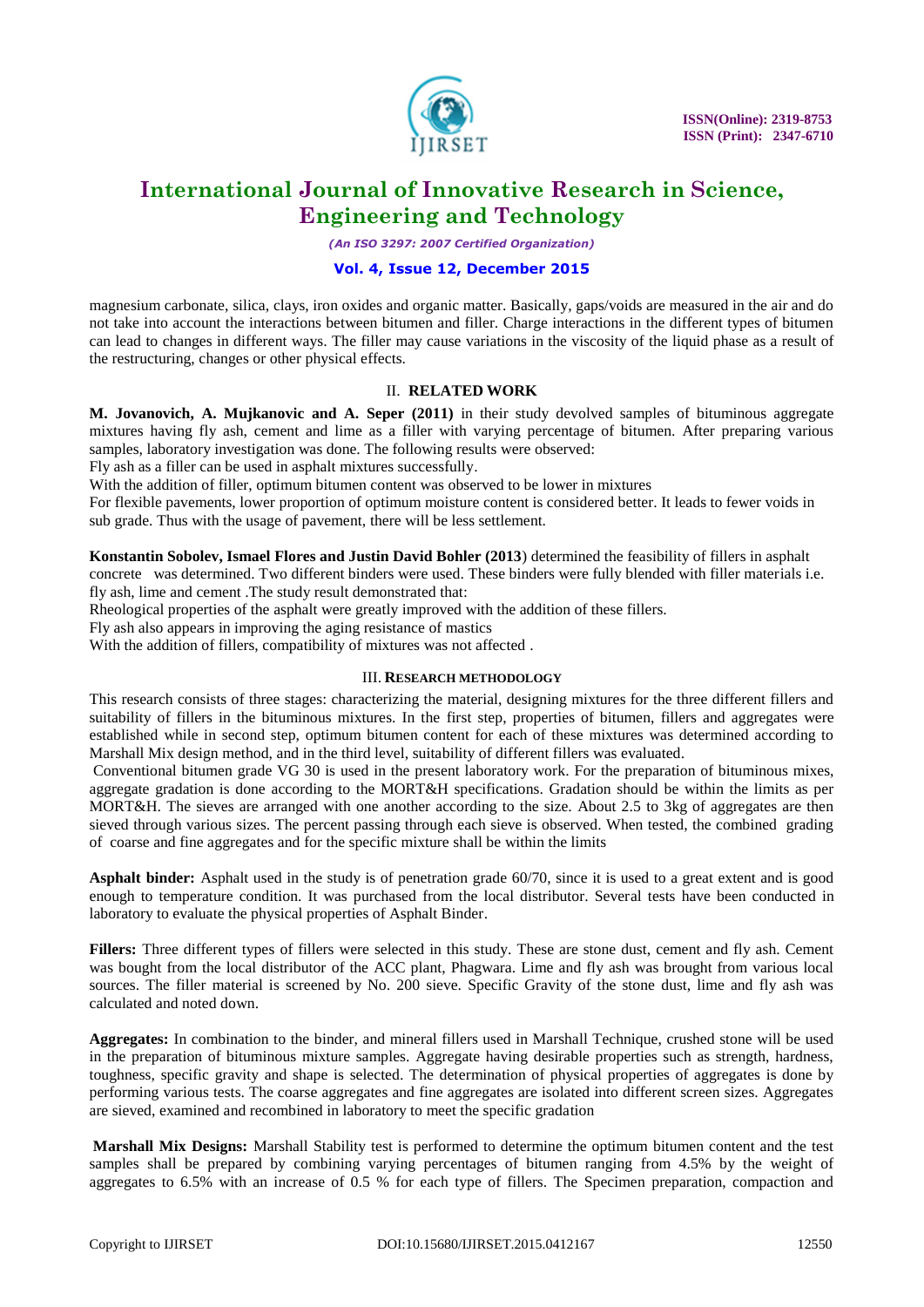

*(An ISO 3297: 2007 Certified Organization)*

### **Vol. 4, Issue 12, December 2015**

testing will take place according to Marshall Mix Design Method. Marshall Stability and Flow Tests are conducted on each sample. The bulk specific gravity, density, and percent air voids will be determined for each sample

#### IV.**EXPERIMENTAL RESULTS**

 Observations evaluated from Marshall Test : Fillers used were limited to 3 percent in each mix where as Bitumen was varied from 4.5 percent to 6 percent with an increment of 0.5 percent.

**Flow Value:** It is observed that flow value increases with increases in binder content. For Dense Bituminous Macadam (DBM), flow value should be within 2 to 4 mm . As we can conclude from the diagram, that with the use of fly ash , maximum flow value was observed.



**Unit weight:** It is observed that unit weight increases with increase in binder content up to certain binder content and after that it decreases. With the addition of cement, maximum unit weight was observed.



**Stability**: It is observed that stability value increases with increase in binder content up to certain binder content and after that it starts decreasing. Maximum Stability was observed with the use of cement as it fills the fine gaps and helps in making bitumen mixes as a compact mass with its strength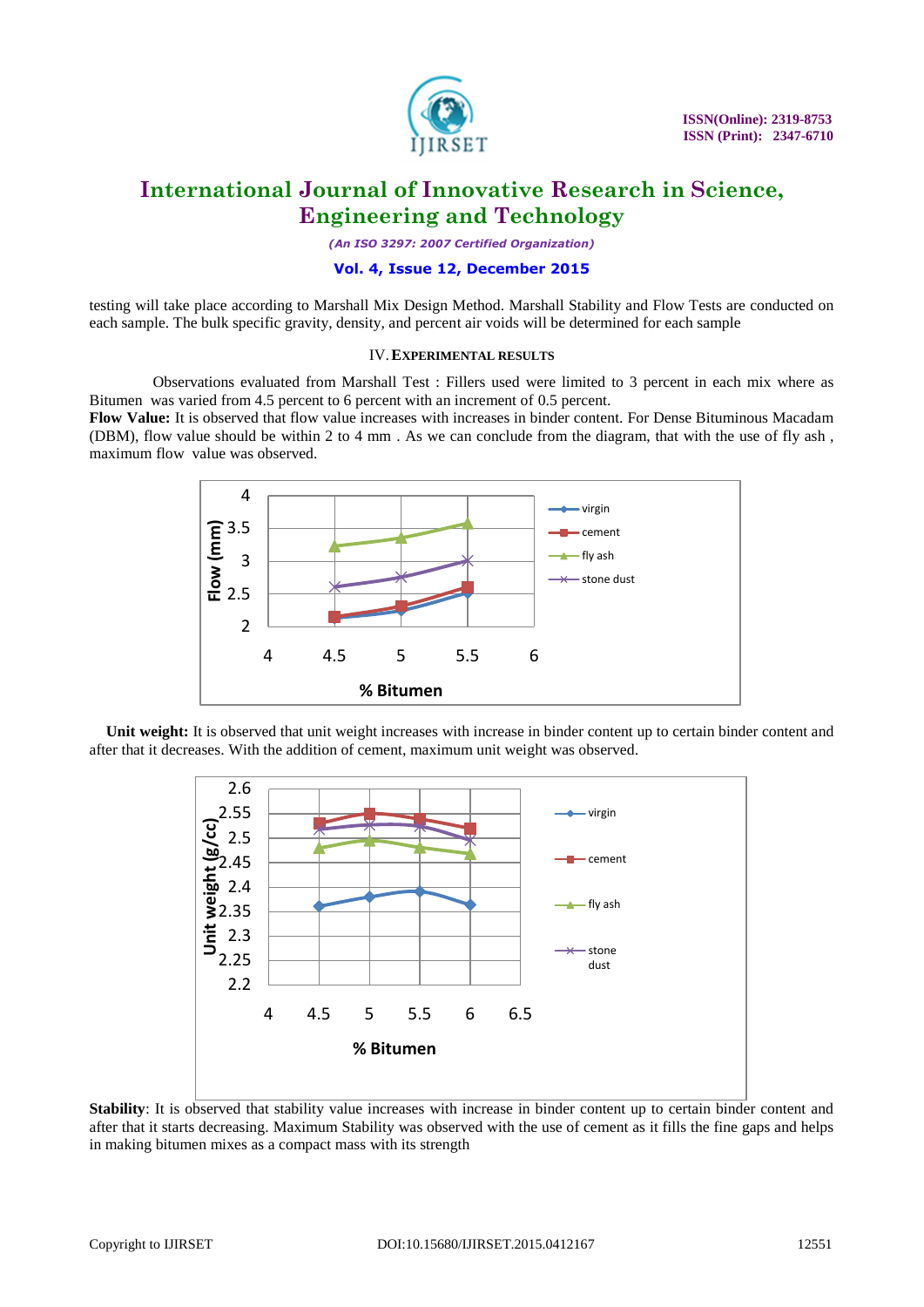

*(An ISO 3297: 2007 Certified Organization)* **Vol. 4, Issue 12, December 2015**



Air voids: It is observed that with increase in binder content, air voids decreases. With the use of fly ash, minimum air voids were observed. Virgin bitumen and modified bitumen with cement as filler show almost same percentage of air voids. Thus air voids goes on decreasing with the use of fly ash as filler



#### **V .CONCLUSION**

Based on the results of the experimental investigations conducted on Virgin and modified bitumen using fillers, the following summaries have been drawn: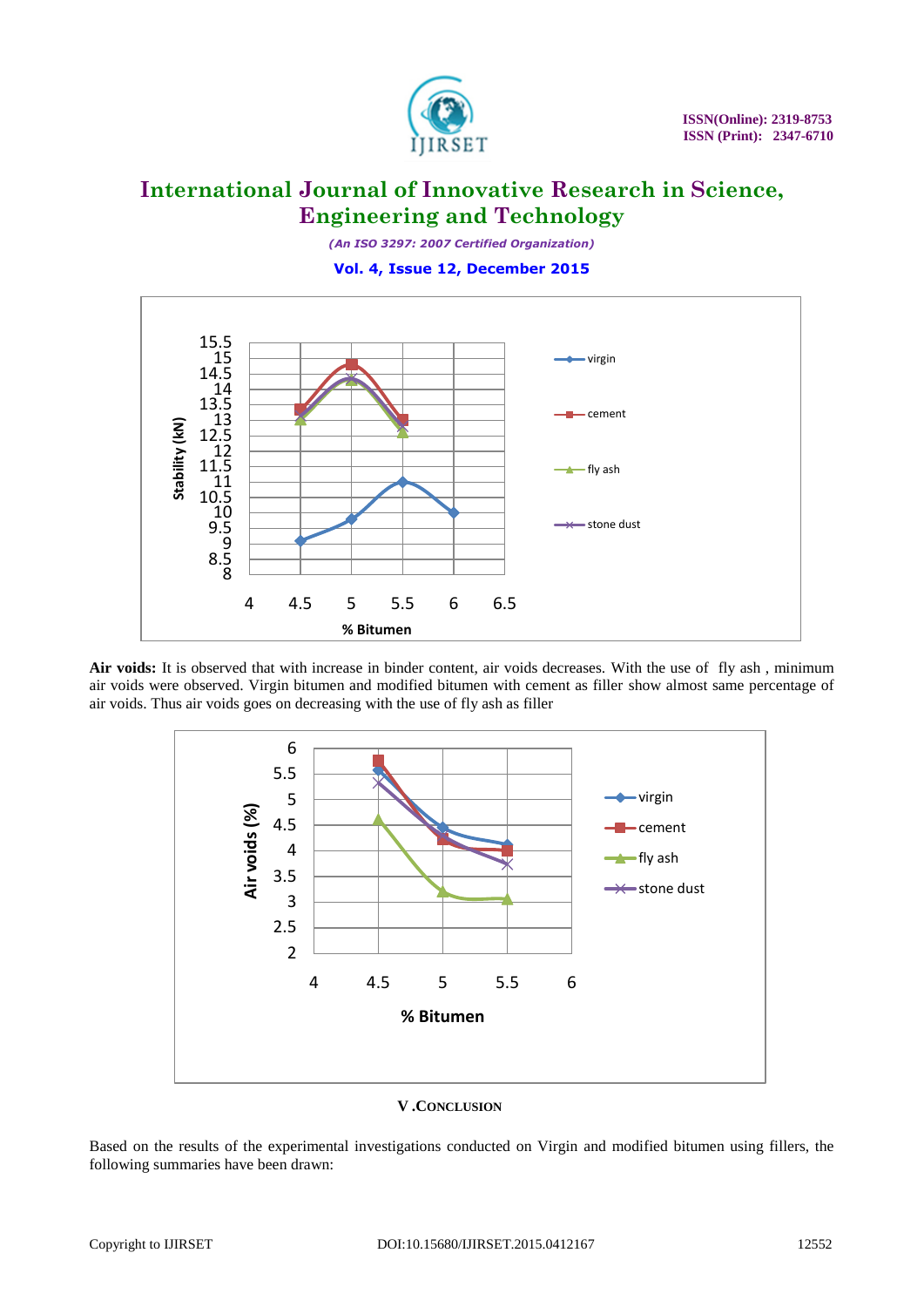

*(An ISO 3297: 2007 Certified Organization)*

### **Vol. 4, Issue 12, December 2015**

- $\triangleright$  Modified bitumen by using different fillers show less penetration value, thus low grade bitumen can be modified to withstand higher loads.
- $\triangleright$  The ductility value decreased with the use of fillers as these fillers cause the bitumen to become stiffer.
- $\triangleright$  From Marshall Stability test, the stability values were found to be increased with the use of fillers. With the use of cement as filler, maximum stability was found followed by fillers fly ash and stone dust. These fillers tend to fill more voids between aggregate grains. Thus mix will continue to gain strength, leading to increased stability of bituminous mix
- $\triangleright$  The Marshall Flow value also increases with the use of fillers being maximum with the use of fly ash followed by stone dust and cement respectively. This indicates improvements in the resistance to permanent deformation of bituminous mixes with addition of these fillers.
- $\triangleright$  The density of bituminous mixes prepared with using modified binder increases up to certain limits and then decreases.

 From the above results, it is observed that fly ash being a waste product can be effectively used as a filler to improve the properties of bituminous mix. Fly ash also being cost effective as compared to cement and lime.

#### **VI ACKNOWLEDGMENT**

I am extremely grateful to Associate Professor Supriya Marik for his exemplary guidance, monitoring and constant encouragement throughout the course of this thesis. The guidance and help provided by him from time to time shall carry me a long way in the journey of life on which I am about to embark.

I am highly indebted to School of Civil Engineering, Lovely Professional University for their guidance and constant supervision as well as for providing necessary information regarding the project and also for their support in completing the project.

Lastly I thank Almighty, my parents, friends and classmates for their constant encouragement without which this assignment would not be possible.

#### **REFERENCES**

- 1. "American Society for Testing and Materials (ASTM): Road and Paving Materials"; Vehicle Pavement System, Annual Book of ASTM Standards, Section 4, Volume 04, 2003
- 2. Anderson, D.A., H.U. Bahia, and R. Dongre. "Rheological Properties of Mineral Filler Asphalt Mastics and its Importance to Pavement Performance." American Society for Testing and Materials, STP 1147, 1992.
- 3. Anderson, D.A., J.P. Tarris, and D. Brock. "Dust Collector Fines and Their Influence on
- 4. Mixture Design". Journal of the Association of Asphalt Paving Technologists, Vol. 51, 1982<br>5. Breuer. J.V. "Testing the Water Sensitivity of Stone Dust Fillers". Bitumen (Germany). Vol.
- 5. Breuer, J.V. "Testing the Water Sensitivity of Stone Dust Fillers", Bitumen (Germany), Vol. 29, No. 3, May 1967.
- 6. Chapuis, R.P. and Legare, P.P., 1992. A simple method for determining the surface area of fine aggregatesand fillers in bituminous mixtures. In "Effects of Aggregate and Mineral Fillers on Asphalt Mixture Performance". STP 1147. ASTM. Philadelphia
- 7. Craus, J. Ishai, I., and Sides, A.: "Some Physico-Chemical Aspects of the Effect and the Role of the Filler in Bituminous Paving Mixtures", J. Assn. of Asphalt Paving Technologists, Vol. 47, 1978, 558-588,1978.
- 
- 8. "Determination of needle penetration of bitumen", BS EN 1426:2000, BS2000-49, BSI, London. 9. Dukatz, E.L., and D.A. Anderson. "The Effect of Various Fillers on the Mechanical Behavior of Asphalt And Asphaltic Concrete." Journal of the Association of Asphalt Paving Technologists, Vol. 49, 1980
- *10.* Eick, J.M., and J.F. Shook. "The Effects of Baghouse Fines on Asphalt Mixtures." Asphalt Institute, Research Report *78-3*, November 1978
- 11. Geber, R. and Gomze, L.A.: "Characterization of mineral materials as asphalt fillers", Material Science Forum, 659, 471-476, 2010
- 12. Kandhal, P.S. "Evaluation of Baghouse Fines in Bituminous Paving Mixtures." Journal of the Association of Asphalt Paving Technologists, Vol. 50, 1981.
- 13. Kandhal, P.S., Lynn, C.Y., and Parker, F.: "Characterization tests for mineral fillers related to performance of asphalt paving mixtures." NCAT Rep. No. 98-2, 1998
- 14. National Asphalt Pavement Association (NAPA) 1999. "Evaluation of Baghouse Fines for Hot Mix Asphalt". Information Series *127*, NAPA. Lanham, MD